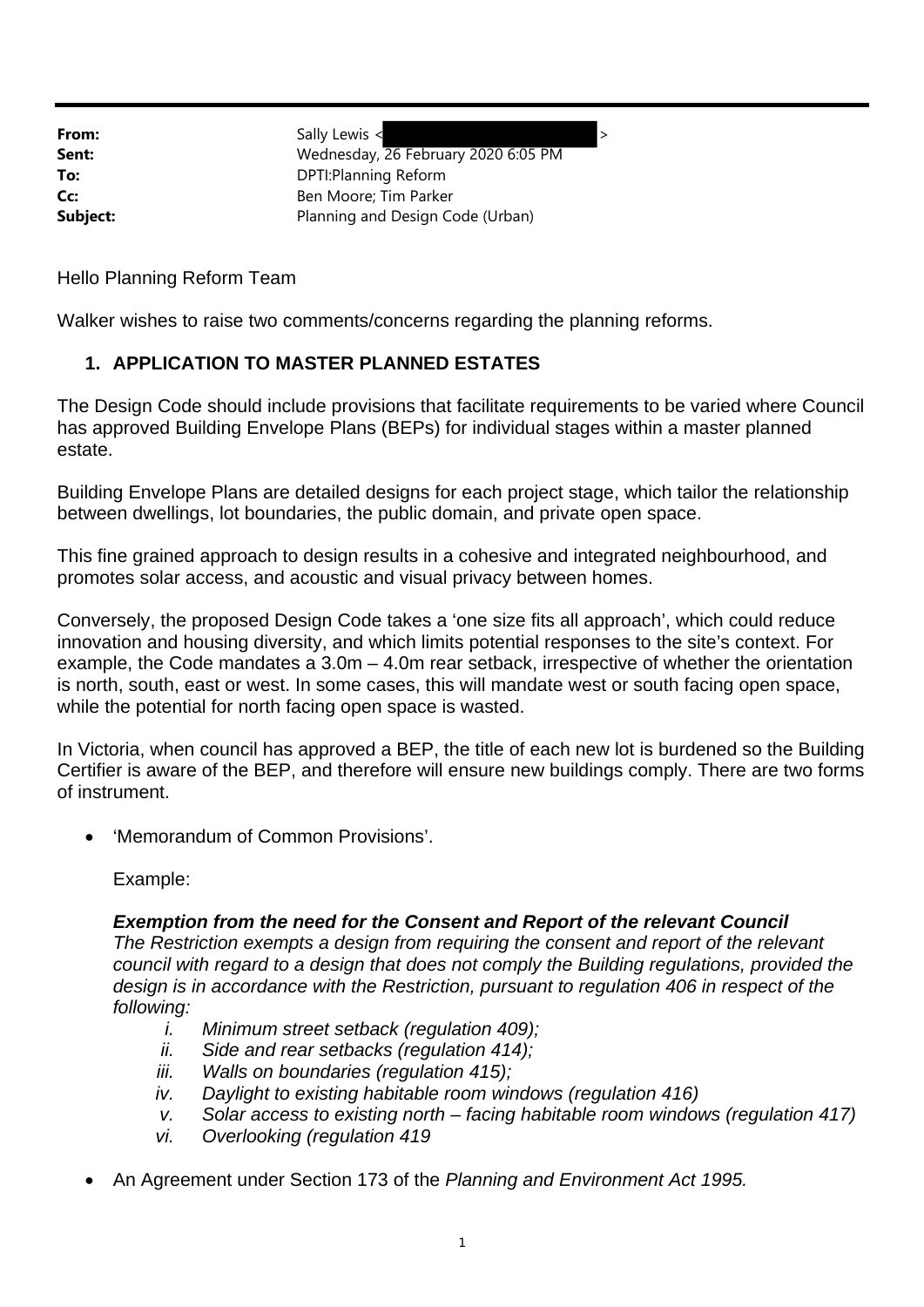

## **2. ASSESSING DEVELOPMENT PLAN AMENDMENTS (DPA)**

The planning reform process should not impede the continuous operation of the planning system, which is necessary to the economic and social strength of the state and metropolitan Adelaide.

In particular, it is understood that DPAs will not be considered before the planning reforms are implemented in September 2020.

Walker Corporation owns land within the Playford local government area that is zoned for *Residential Neighbourhood* and *District Centre*.